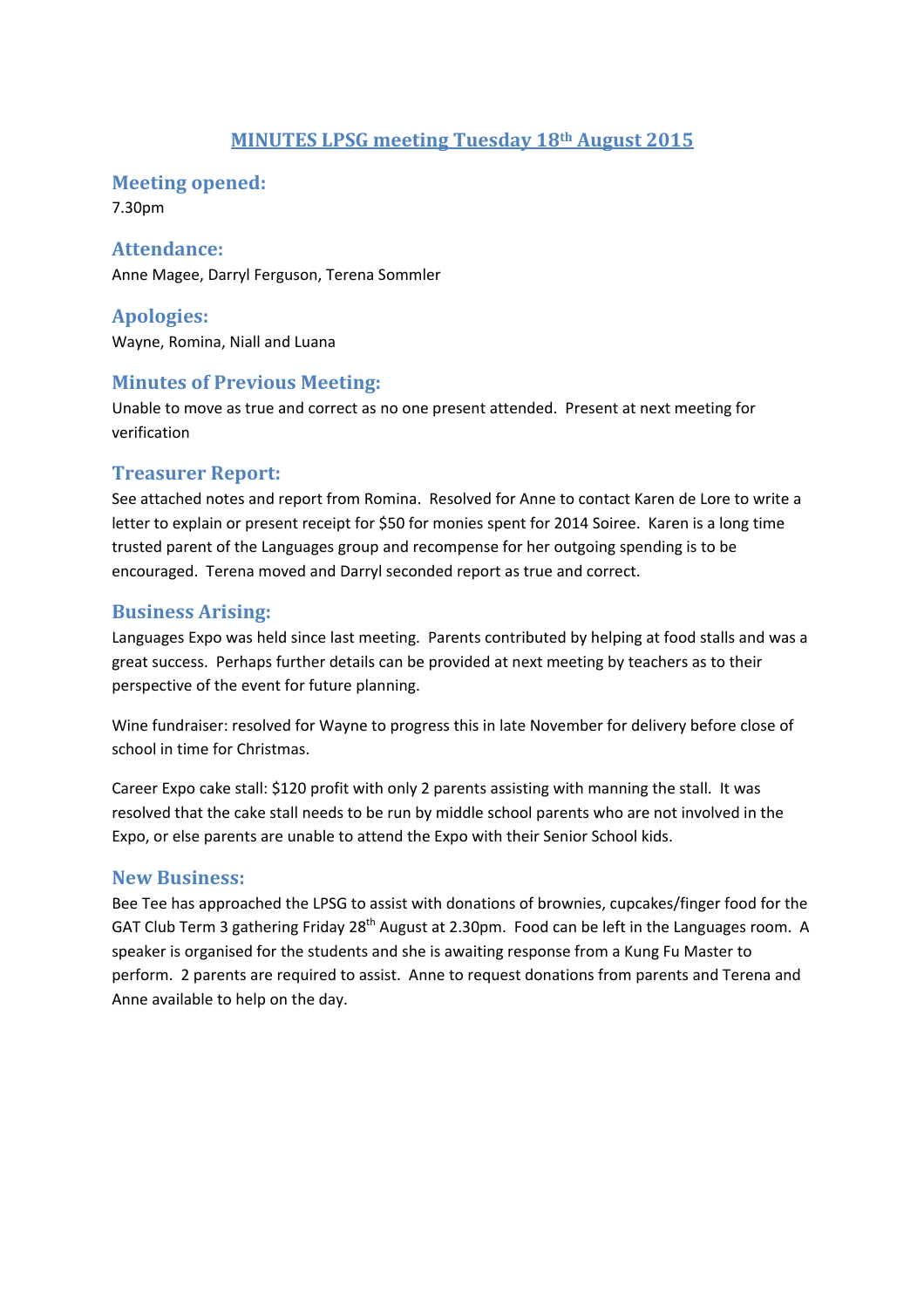Jaek de Jong requested assistance with donations of finger food and preparation for his Middle School Language Expo for GAT Italian, Korean and Japanese students and parents on Tues 25<sup>th</sup> September from 6.30‐8.30pm in the year 9 building. This is the same night as the next LPSG meeting. French and Chinese teachers are unable to contribute due to prioritising academic preparation of year 11/12 students and other demands. This is Jaek's greet the parents of his students and check out student's work evening. He is keen that invited students and families are not requested to bring a plate to share but all contributions welcome. Food can be dropped in the Languages room or in the Year 9 building on the night. Please phone him on 0414758782 for further details. Invitations will go out to relevant students. LPSG parents are all welcome to attend and circulate with prospective members. Jaek has the Japanese Consul General visiting tomorrow.

#### **Teaching Report:**

Very demanding time for Language teachers preparing for academic exams for senior school and ATAR students. The school has hosted Chinese and Japanese students and a number of Italian students are currently being hosted. Assistants from Italy until the end of term, China the last 2 terms and Japan several times a week are involved in spoken language and resources for teaching. The induction to Year 7 GAT students for 2016 was held and a list of interested parents for the LPSG for 2016 given to Anne. Grace suggested the LPSG contact each parent to join the committee for 2016. A number of speech competitions have been held and preparation is underway for Italian, Japanese and French speaking competitions. Year 10, 11 and 12 academic exams are a priority in preparation by teachers and students. The WACE practical speaking exams are on 23/24 October. The ATAT language applications have been submitted and awaiting Curriculum Council response. Grace requests suggestions for meeting times for 2016 as she will need to submit for the school calendar soon. A question was asked if a Wednesday would be a suitable night. She and all present would be happy to change to a Wednesday for 2016. This needs further discussion.

#### **Next Meeting:**

Tuesday 15th September 7.30pm in Languages building staff room

**Meeting Closed:**

8.45pm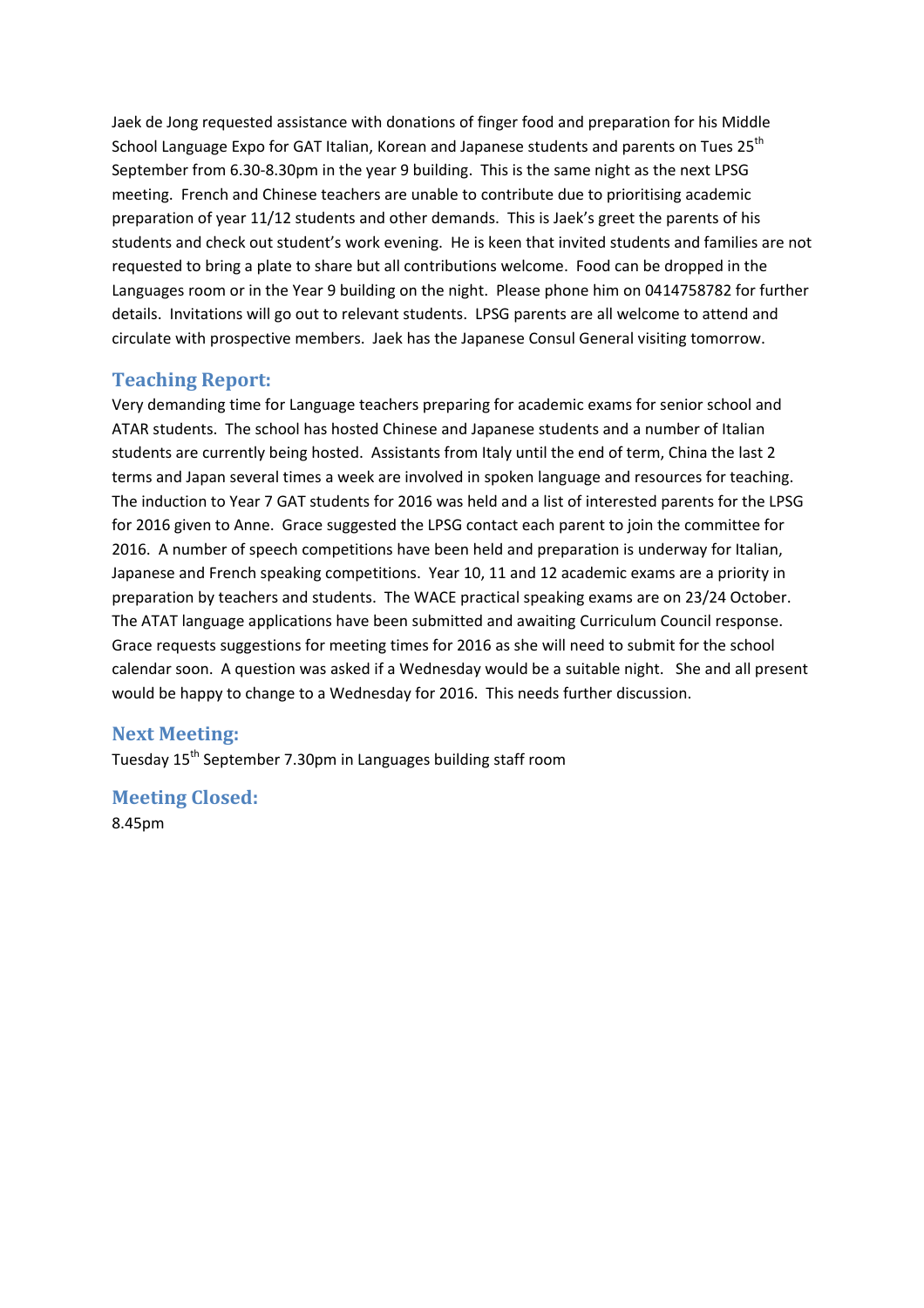# **Mount Lawley Senior High School P&C**

Languages Sub‐committee

Sub‐committee meeting date 18 August 2015

| Opening Bank Balance as at 8th June 2015       |           | \$2,785.86 |
|------------------------------------------------|-----------|------------|
|                                                |           |            |
| Plus Deposits:                                 |           |            |
| <b>Cake Stall Profits</b>                      |           | \$120.00   |
| <b>Total Income</b>                            |           | \$120.00   |
|                                                |           |            |
| Less Expenses:                                 | Chq#      |            |
| Languages week - Gladiator & Sumo Suits Hire   | 25        | \$400.00   |
| <b>Total Expenses</b>                          |           | \$400.00   |
|                                                |           |            |
| Balance as per bank statement 18th August 2015 |           | \$2,505.86 |
|                                                |           |            |
| <b>Less Committed Funds:</b>                   | Motion #  |            |
| Soiree 2014 - K.De Lore up to \$50             | 1 in 2014 | \$50.00    |
|                                                |           |            |
|                                                |           |            |
| <b>Total committed funds</b>                   |           | \$50.00    |
|                                                |           |            |
| Available Funds                                |           | \$2,455.86 |
|                                                |           |            |

Report prepared by Romina Nguyen (Treasurer)